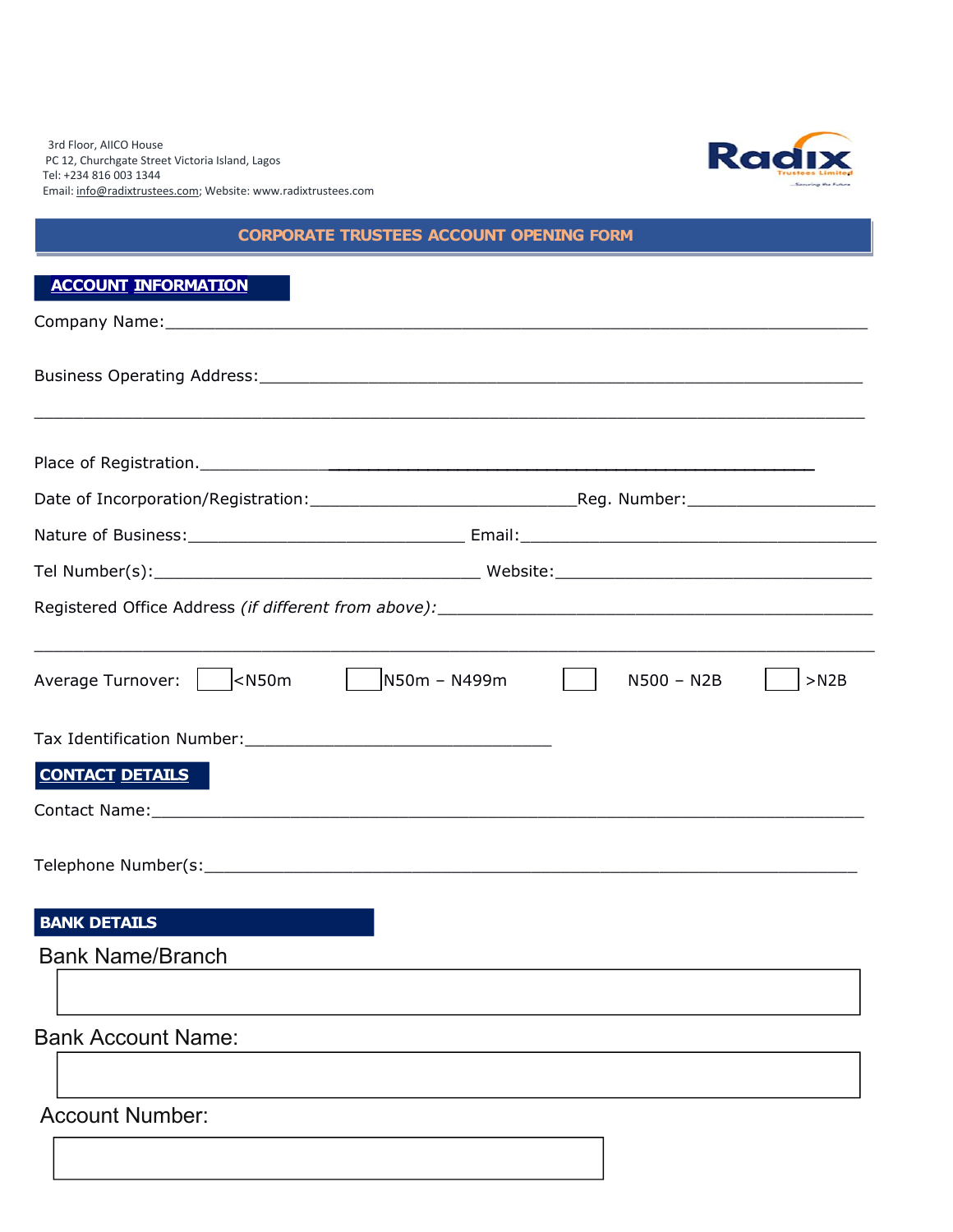

## BVN TAX ID (Tax I.D Number)

## Address

#### **SERVICE CHOICE**

Please indicate your Service choice and complete the details in the boxes below. You can sign-on to more than one of our Trust offering.

| <b>SERVICES</b>                                                | <b>PRODUCT CHOICE</b> |
|----------------------------------------------------------------|-----------------------|
| <b>LIQUID ASSET PROTECTION TRUST</b>                           |                       |
| <b>CUSTODIAL TRUST</b>                                         |                       |
| <b>DIGITAL ASSETS TRUST</b>                                    |                       |
| <b>ENDOWMENT/FOUNDATION MANAGEMENT</b>                         |                       |
| <b>NOMINEEE SERVICES</b>                                       |                       |
| <b>TRUSTEES TO UNIT TRUST AND MUTUAL</b><br><b>FUND SCHEME</b> |                       |
| <b>ASSET TRUSTEE (LOAN SYNDICATION, BOND)</b>                  |                       |
| <b>OTHERS</b>                                                  |                       |

### **To: RADIX TRUSTEES LIMITED**

We hereby request you to open a Corporate Trustee Account in the name of the afore -mentioned company and authorize you to honour all instructions and Dispositions relating to the account signed by the authorized signing officials in accordance with the resolution of the Board of Directors/Trustees, a Certified copy of which is attached hereto. Please also find enclosed herewith (i) Certificate of Incorporation of the Company or (as appropriate) Certificate evidencing Change of Name of Company or Certificate of Registration

(ii) Certified true copy of the Memorandum and Articles of Association of the Company amended up to date.

(iii) Particulars of the Directors, Secretary, and Shareholders (CAC Form 02, 2.1 and CAC Form 7)

We agree that the set -off conditions received and signed by us shall apply as expressly set out therein, and we hereby declare that the information given is correct and is the basis for the opening of the Investment Account.

Yours faithfully,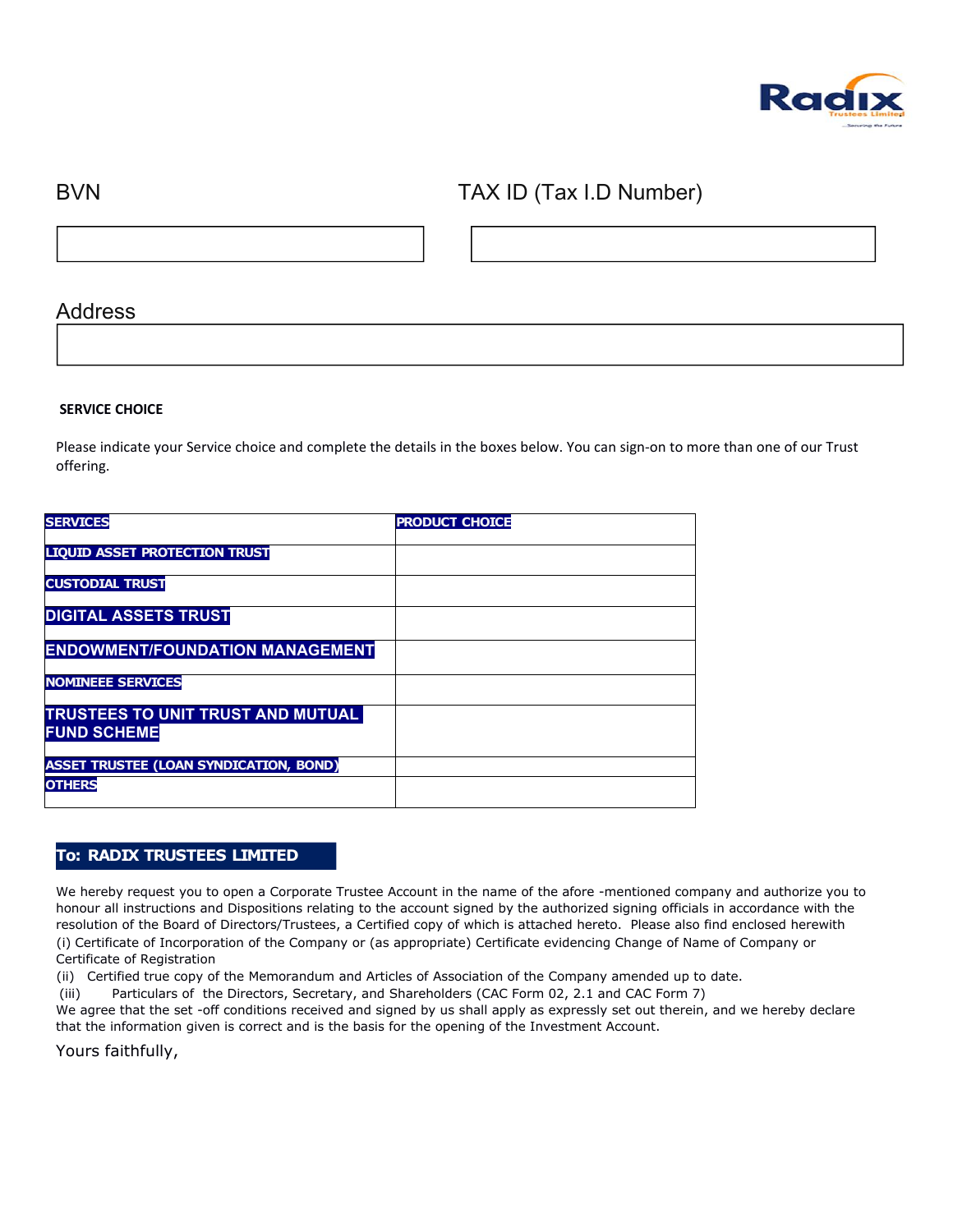| <b>SIGNATURE</b> | <b>SIGNATURE</b> |
|------------------|------------------|
|                  |                  |
|                  |                  |
|                  |                  |
| <b>DATE</b>      | <b>DATE</b>      |
|                  |                  |



# **DIRECTORS DETAILS**

| Title $\lceil$                                             |                   |  |
|------------------------------------------------------------|-------------------|--|
| Surname Name                                               | Affix<br>Passport |  |
| Other names                                                |                   |  |
| Designation                                                |                   |  |
| Class                                                      |                   |  |
| Signature and Date                                         |                   |  |
| <b>Title</b>                                               |                   |  |
| Surname Name                                               | Affix<br>Passport |  |
| Other names                                                |                   |  |
| Designation                                                |                   |  |
| Class                                                      |                   |  |
| Signature and Date                                         |                   |  |
| Title <sup>[</sup><br>the contract of the contract of<br>Ч |                   |  |
| Surname Name                                               |                   |  |
| Other names                                                |                   |  |
| Designation                                                |                   |  |